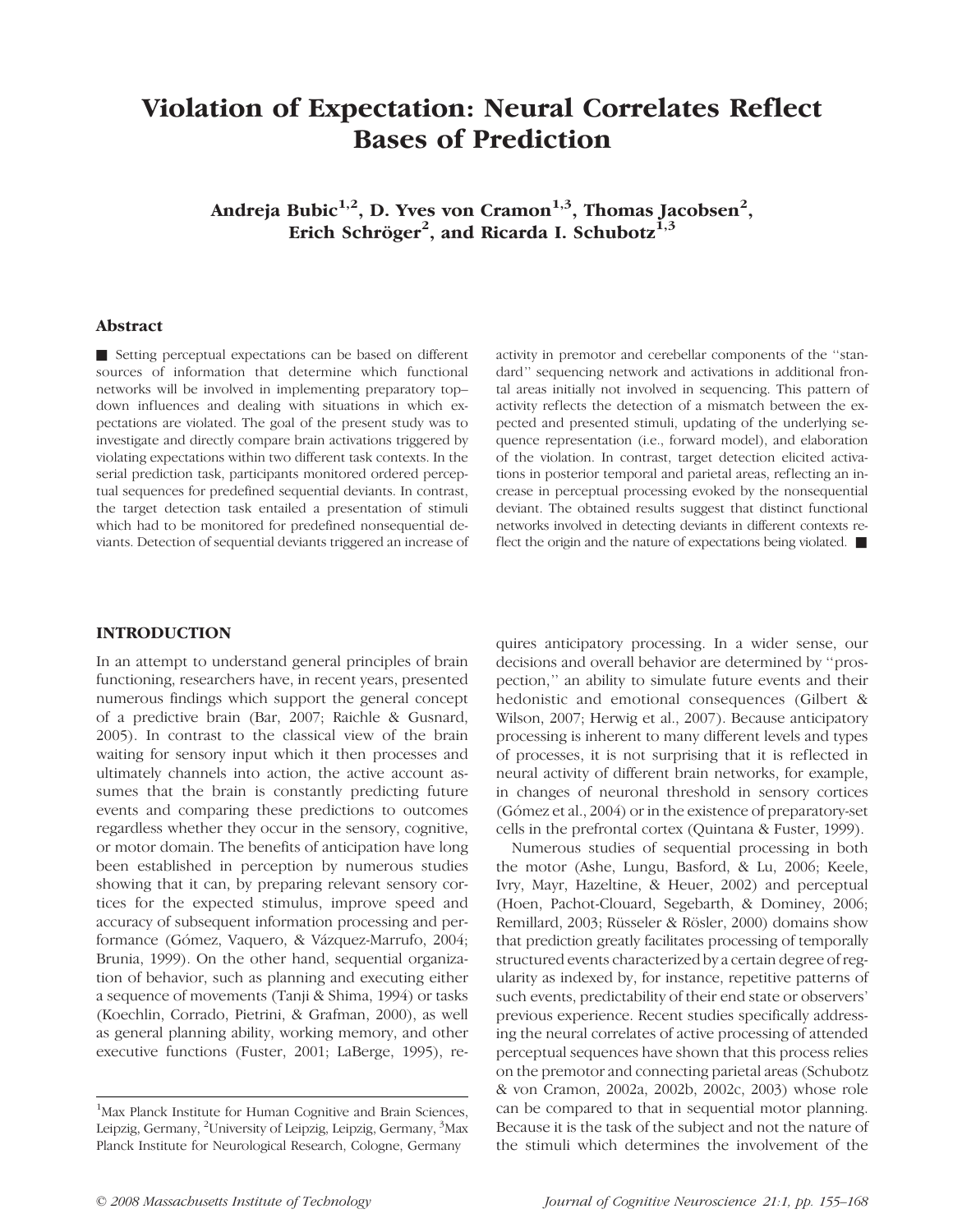premotor system, Schubotz and von Cramon (2003) recently proposed that, just as in the domain of motor control, the role of this system in perceptual prediction reflects the establishment of forward models.

This view assumes that prediction is common to both motor and perceptual processes in which the brain can emulate expected events, regardless of whether these constitute sensory consequences of one's own actions in motor planning or expected sensory stimuli in perceptual prediction. This emulation is enabled by creation of internal models which, in their most general form, act as models of the body and environment (Grush, 2004). More specifically, it is supported by a class of internal models, namely, forward models which can use the collected knowledge from the environment, such as a trajectory of some already-moving object, for predicting its future behavior (Wolpert & Kawato, 1998; Miall & Wolpert, 1996). The correctness of predictions can be evaluated by comparing the incoming bottom–up information with top–down expectations following the presentation of stimuli, allowing the successfully predicted stimulus to be perceived more efficiently. On the other hand, presentation of an event violating expectations triggers a cascade of processes which have not been previously investigated in the context of forward models in perception. Although previous studies have investigated violation detection in the perceptual domain, they have mainly focused on detecting events which violate perceptual expectations related to individual stimuli that are not embedded in a temporally structured pattern, as for example within the classical oddball paradigm (Sutton, Braren, & Zubin, 1965).

Because no systematic comparison between the effects of deviant detection in different contexts has previously been conducted, the present study attempted to address this issue. Our main goal was to test whether detecting violations in different contexts recruits a common network reflecting similar processing or whether different task contexts lead to involvement of different brain areas which reflect bases of underlying predictive processes. Two task contexts chosen for this comparison induced different types of anticipatory processing on the basis of either the relations between the stimuli in the sequential task or the perceptual context of the trial in the nonsequential task. Using functional magnetic resonance imaging (fMRI) and electroencephalography (EEG), we presented participants with visual sequences based on which they could form perceptual expectations about the upcoming stimuli. Participants' task was to indicate whether the second presentation of a sequence constituted an ordered repetition or not. Sequencing in this so-called serial prediction task (Schubotz, 1999) was explicit, purely perceptual, and based on the relational structure between the stimuli. Additionally, we used a target detection task in which participants were presented with random sets of six stimuli which needed to be monitored for predefined target stimuli defined by color (size no longer being a relevant dimension). Trials within this task contained the same amount of physical information as in the sequencing task, but did not require extraction and prediction of order of stimuli within the trial, making the relation between the stimuli irrelevant. Within both tasks, participants were occasionally presented with events that deviated from the standard context of the trial, either a violation of sequential order (''sequential deviant'') or a stimulus distinct from standard events in the trial (''nonsequential deviant'').

Thus, both tasks included the presentation of equivalently organized trials and required participants to attend during the stimulus presentation in order to be able to detect the potential deviant (for discussion about preattentional deviance detection, cf. Näätänen, Jacobsen, & Winkler, 2005; Escera, Alho, Schröger, & Winkler, 2000). However, because the nature and specificity of expectations within the two contexts were clearly different, we expected the involvement of rather distinct networks with only limited overlap in detecting different types of deviants. In particular, processing of sequential deviants was expected to engage some components of the ''standard'' sequencing network, primarily the medial and lateral premotor cortex, which is normally involved in processing temporally ordered, to-bepredicted perceptual events, with additional recruitment of areas reflecting increased attentional and working memory demands following deviation presentation. In contrast, we expected the presentation of a target stimulus to evoke activity in posterior temporal and parietal brain areas, which would be comparable to the pattern of results commonly reported in the oddball paradigm. This hypothesis was based on the similarity between the target detection task used within this study and the classical oddball paradigm, both of which include frequent presentation of standard stimuli among which occasional predefined targets are embedded (Sutton et al., 1965).

# METHODS

#### Participants

Fifteen right-handed, healthy volunteers (8 men, 7 women; age  $= 22-31$  years; mean age  $= 26.6$  years) participated in the study. Their average laterality quotient (LQ) as assessed using the Edinburgh Handedness Inventory (Oldfield, 1971) was 94.9. All subjects gave informed consent for participating, after being informed about potential risks, and were screened by the physician of the institution. The experimental standards were approved by the local ethics committee of the University of Leipzig. Collected data were handled anonymously.

#### Procedure

Participants were instructed and underwent a training session before the main experiment. Because continuous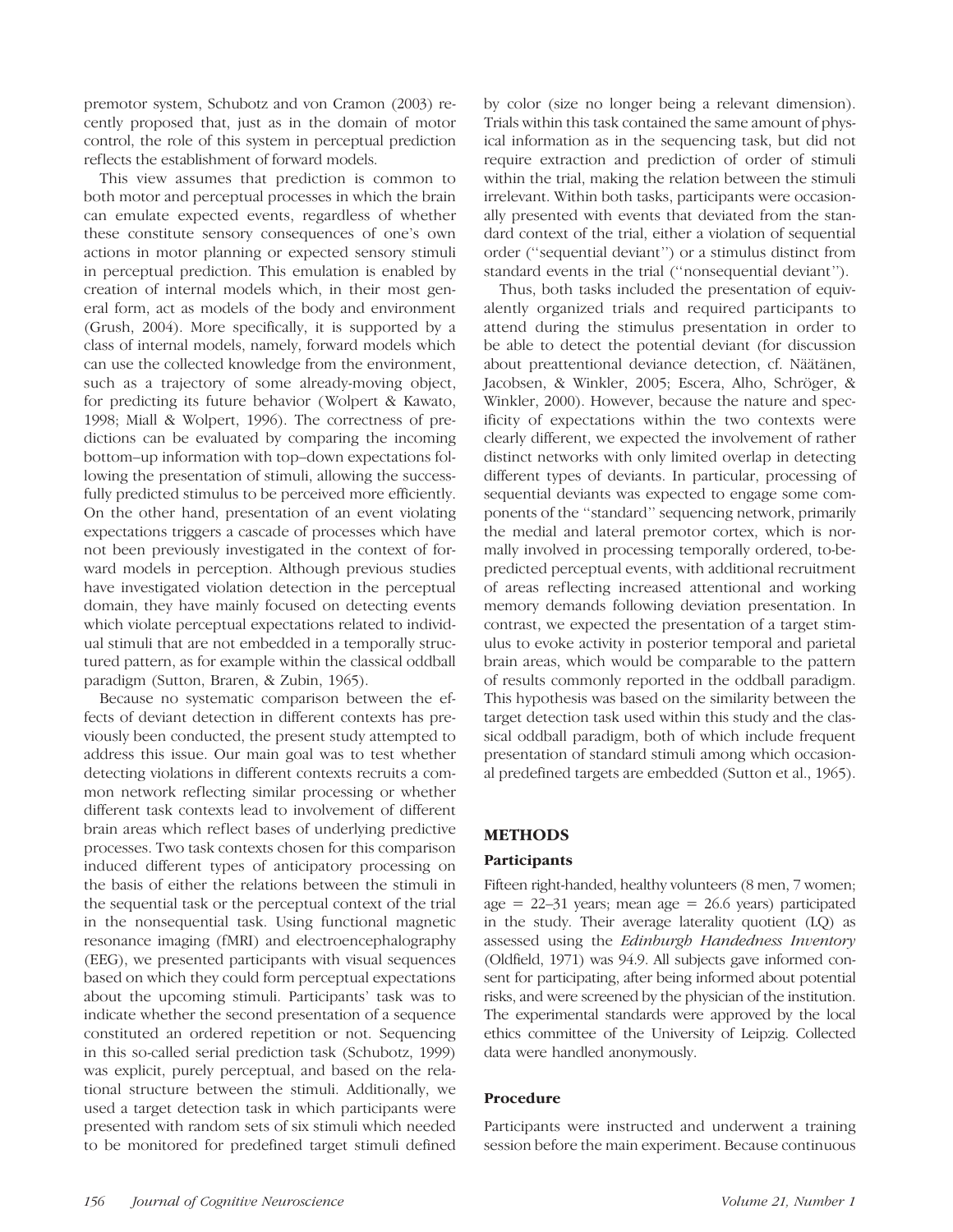EEG data were simultaneously collected during the experiment, before the MRI session, the participants were mounted with electrode caps with sintered Ag/AgCl ring electrodes containing built-in  $5 \text{ k}\Omega$  resistors. A high-input impedance amplifier, designed for recording in high magnetic fields (Brain Amps MR plus, Brain Products, Munich, Germany), was used for collecting the EEG data and was fixated beside the head coil. A rechargeable power pack placed outside the scanner bore was used to power the amplifier. More details regarding the EEG recording will not be supplied because the EEG data are outside the scope of this article.

During the main experiment, participants were lying supine on the scanner bed, with their right and middle fingers positioned on the response buttons. In order to prevent postural adjustments, the subjects' arms and hands were carefully stabilized by tape. In addition, arm, hand, and head motion was prevented by using formfitting cushions. In order to attenuate scanner noise, participants were provided with earplugs.

#### Stimuli and Task

The stimulus material used in this study consisted of 12 circles with diameters ranging from  $0.6^{\circ}$  to  $2.8^{\circ}$  visual angle. Each trial included successive presentation of six stimuli with the duration of 500 msec without temporal gaps, preceded by a task cue with the duration of 500 msec and followed by a 1500-msec response period. During all other periods in the experiment, a fixation cross was presented at the center of the screen. Overall trial duration was 7 sec and, in order to improve temporal resolution, each trial occurred at four different offset points (0, 500, 1000, and 1500 msec) in relation to fMRI data acquisition ( Josephs, Turner, & Friston, 1997). During the course of the experiment, the stimulus trials were interspersed with 32 empty trials, during which only a fixation cross was presented and no task was given to the participants. Stimuli were presented using Presentation 9.9 (Neurobehavioral Systems, San Francisco, CA).

Serial prediction (sequencing) and target detection tasks were presented in a mixed-trial design. At the beginning of each trial, subjects were informed about the upcoming task by a cue (blue square for the serial prediction and red square for the target detection task) preceding the stimuli. In the sequencing task, participants were instructed to attend to the size of the presented stimuli in order to extract and predict the repetitive pattern contained within them. The first three stimuli of each trial formed a sequence that the participants were instructed to remember, whereas the last three could represent either a full repetition or a violation of the original three-stimulus sequence. The pattern of violation was always the same and included reversal in the order of the second and third element of the original sequence.

The participants' task was to indicate, in a forced-choice mode, whether a sequential violation occurred or not.

In the target detection task, participants were instructed to attend to a random set of six stimuli in order to find a predefined target stimulus among them. Target stimuli were defined by color (stimuli with a lighter color than either the main circle or its outer rim) and participants' task was to indicate, in a forced-choice mode, whether a target was presented within the trial or not. Target stimuli could be presented in any position within the trial so that each position had the same probability of containing the target stimulus. This manipulation assured that the participants would attend to all stimuli during the target detection trials, which was accomplished by the nature of the task in the serial prediction trials.

Across all trials, the order of stimuli was pseudorandomized. The probability of each stimulus and that of transitions between stimuli was balanced with an additional constraint stating that two neighboring stimuli within each trial always had to be dissimilar in size (separated by at least two intermediate circle sizes). This constraint was added on the basis of results from a behavioral pilot study, which showed differences in task difficulty with nonrestricted randomization.

In order to avoid any motor contributions to the tasks, participants' response was always required after the end of each sequence. The deviant events (sequential or nonsequential) within the context of each task were presented in 50% of all trials. No feedback was given after the trials. Overall, four types of trials could be differentiated within the experiment: ordered sequences, violated sequences, no-target trials, and target trials (Figure 1). Eighty trials of each type were used which, together with the 32 empty trials, amounted to a total of 352 trials presented in the course of the experiment.

#### Data Acquisition

Imaging was performed at 3 T on a Siemens Trio system (Erlangen, Germany) equipped with a standard bird-cage coil. Immediately prior to the functional experiment, a set of two-dimensional anatomical images was acquired for each subject using an MDEFT sequence  $(256 \times 256)$  pixel matrix) (Norris, 2000; Ugurbil et al., 1993). Additionally, in order to improve the localization of activation foci, high-resolution whole-brain images using a T1-weighted, three-dimensional segmented MDEFT sequence were acquired for the participants in a separate session. This volume dataset with 160 slices and 1 mm slice thickness was standardized to the Talairach and Tournoux (1988) stereotactic space. Functional images in-plane with the anatomical images were acquired using a gradient-echo, echo-planar imaging (EPI) sequence with an echo time (TE) of 30 msec, a flip angle of  $90^\circ$ , and a repetition time (TR) of 2000 msec. Twenty-six functional slices were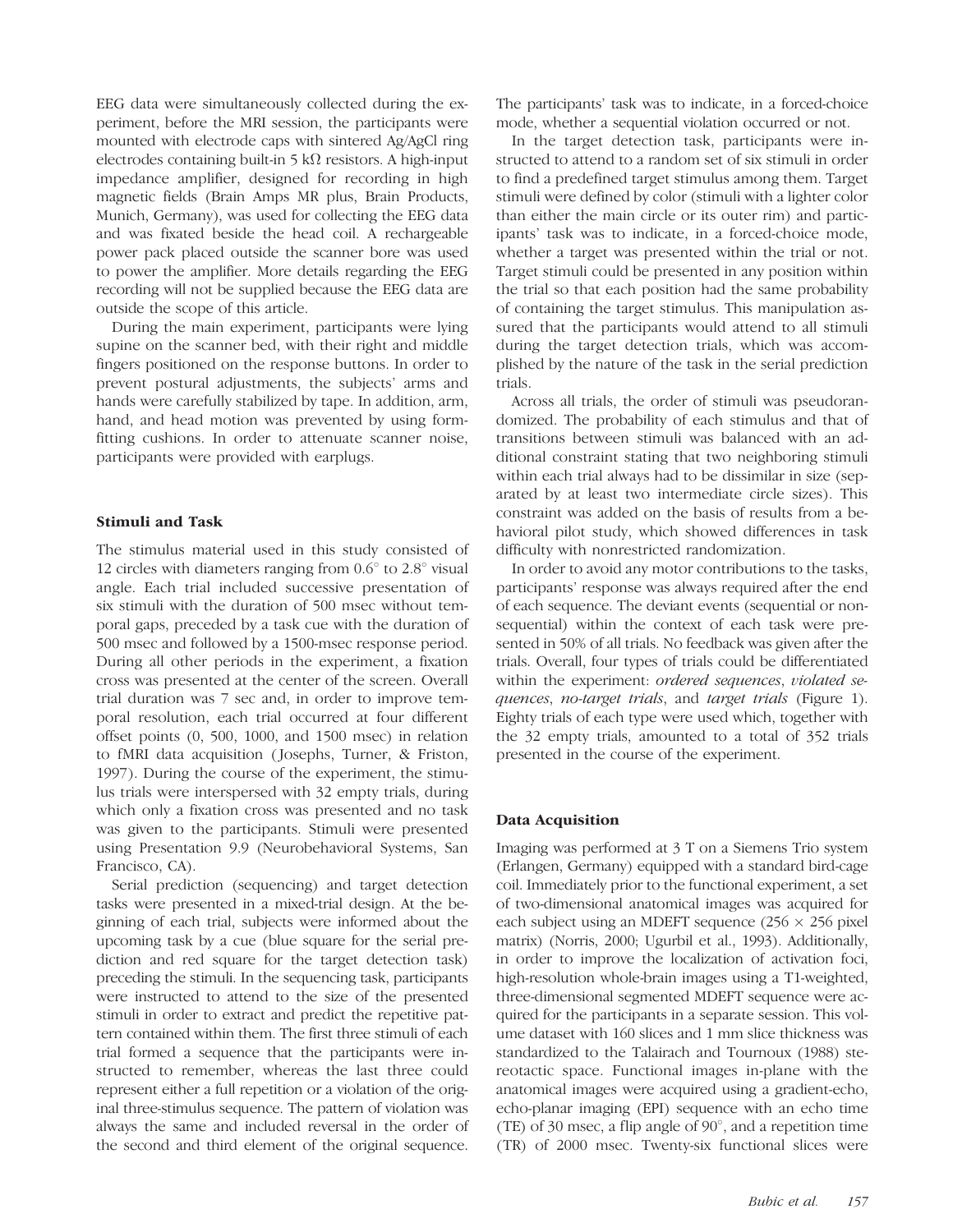

Figure 1. Schematic examples of four types of trials. Each trial started with a cue and was followed by six stimuli, all presented successively with the duration of 500 msec and without a temporal gap. The response was given at the end of each trial. In ordered sequences, the first three stimuli represented a sequence which was then correctly repeated. Violated sequences also started with the sequence of three stimuli which was followed by the presentation of a sequential deviant (reversed order of second and third stimuli of the original sequence). No-target trials included the presentation of six standard stimuli of the same color and randomly varied size. Target trials included presentation of five standard stimuli among which one nonsequential deviant was embedded (here a circle with lighter red color when compared to the standard circles presented at the fifth position within the trial).

acquired parallel to the bicommissural plane (AC–PC) (thickness =  $4 \text{ mm}$ , interslice gap =  $0.4 \text{ mm}$ ) covering the whole brain. In order to visually monitor the simultaneously recorded EEG signal, acquisition of slices within the TR was arranged so that the slices were all rapidly acquired during the first 1800 msec, followed by a 200-msec period of no acquisition to complete the TR. The matrix acquired was  $64 \times 64$  with a field of view of 192 mm, resulting in an in-plane resolution of  $3 \times 3$  mm. A total of 1247 volumes was acquired.

#### Data Analysis

MR data processing was performed using the software package LIPSIA (Lohmann et al., 2001), which contains tools for preprocessing, coregistration, statistical evaluation, and visualization of fMRI data. Functional data were motion-corrected off-line with the Siemens motion correction protocol (Siemens, Erlangen, Germany). To correct for the temporal offset between the slices acquired in one scan, a cubic-spline interpolation was applied. A temporal high-pass filter with a cutoff frequency of 1/70 Hz was used for baseline correction, removing low-frequency drifts in an fMRI time series (frequencies due to global signal changes). Spatial Gaussian smoothing was applied using a Gaussian filter with 5.65 mm full width at half maximum.

To align the functional data slices with a 3-D stereotactic coordinate system, a rigid linear registration with six degrees of freedom (3 translational and 3 rotational parameters) was performed. The parameters were acquired on the basis on MDEFT and EPI-T1 slices to achieve an optimal match between these slices and the individual 3-D reference dataset. Each transformation matrix was subsequently transformed to a standard Talairach brain size ( $x = 135$ ,  $y = 175$ ,  $z = 120$  mm; Talairach & Tournoux, 1988) by applying linear scaling. Finally, the normalized transformation matrices were applied to the acquired functional slices in order to align them with the stereotactic coordinate system. Transformation was performed using trilinear interpolation, thus generating data with a spatial resolution of  $3 \times 3 \times$  $3(27) mm^3$ ).

The statistical evaluation was based on a least-squares estimation using the general linear model for serially autocorrelated observations (random effects model). In the first stage, autocorrelation parameters were estimated from the least squares residuals using the Yule– Walker equations and were used to ''whiten'' the data and the design matrix. In the second stage, the linear model was re-estimated using least squares on the whitened data to produce estimates of effects and their standard errors (Worsley et al., 2002). Two separate design matrices were used for modeling the data, both consisting of onset vectors for correct trials within each of four different sequence types, with additional vectors for response periods and empty trials. In order to address the process of deviant detection within trials, design matrix with events time-locked to the presentation of the deviant was used: In the serial prediction task, this was always the fifth element within a trial, whereas in the target detection task, the exact position of the target was identified for each individual trial and then used for setting the event onset (for both target and no-target trials all positions within the trial were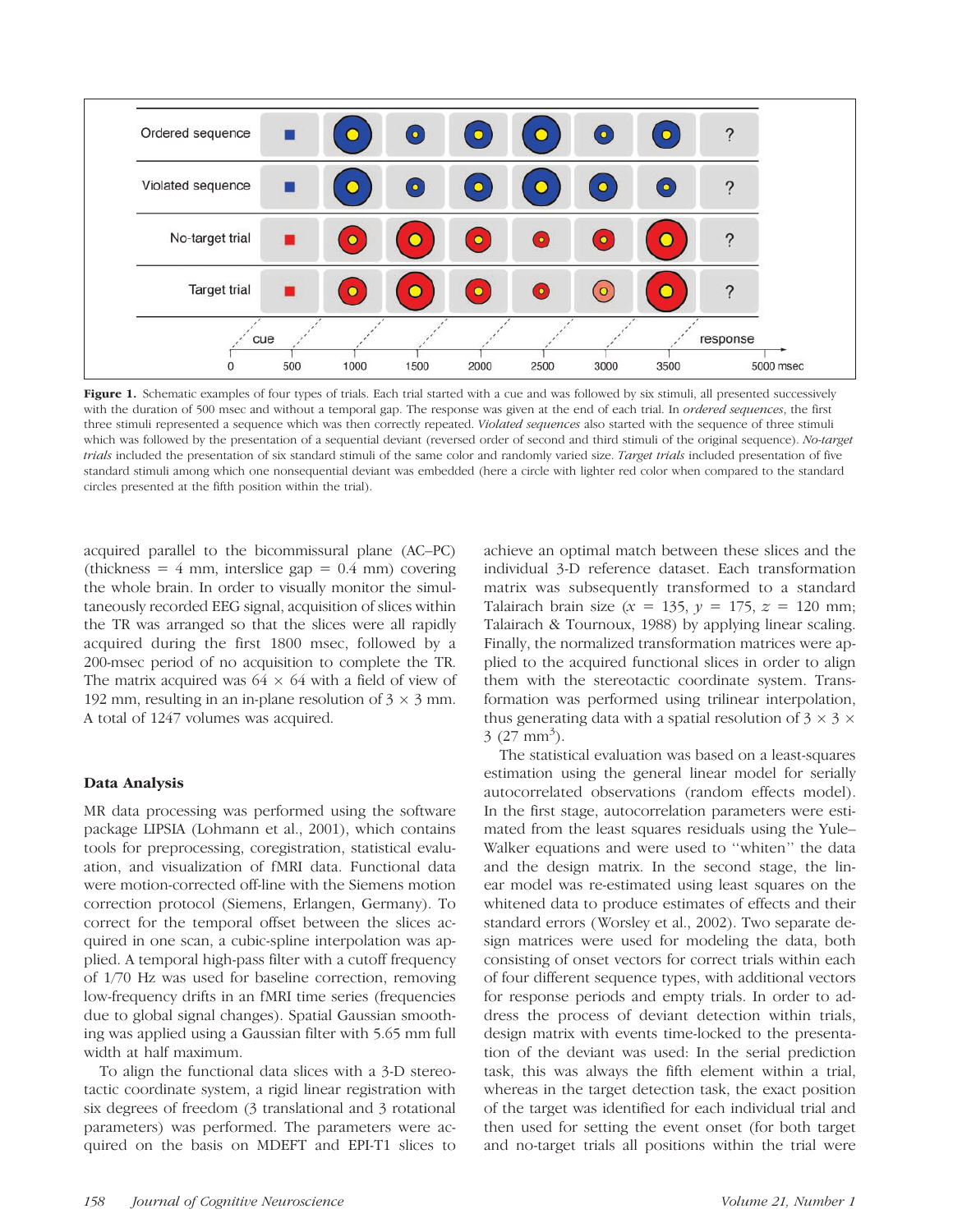equally often used for setting the event onsets in order to parallel the two conditions). Additionally, in order to explore the process of recognizing and predicting the sequential patterns of perceptual stimuli, design matrix with events time-locked to the presentation of the first stimulus within each sequence was used. Within both types of matrices, the events related to each sequence type were modeled with the same duration. The design matrices were generated using a synthetic hemodynamic response function (Friston et al., 1998; Josephs et al., 1997) and its first derivative. Contrast images, namely, estimates of the raw score differences between specified conditions, were generated for each subject. Singleparticipant contrast images were entered into a secondlevel random effects analysis for each of the contrasts. The group analysis consisted of one-sample  $t$  tests across the contrast images of all subjects that indicated whether observed differences between conditions were significantly different from zero  $(z > 3.09, p < .001,$ uncorrected) (Holmes & Friston, 1998). In order to ensure an overall image-wise false-positive rate of  $p \leq$ .05, in direct contrasts between conditions, a region was considered significant only if it contained a cluster of 15 or more contiguous voxels (McAvoy, Ollinger, & Buckner, 2001; Forman et al., 1995).

## RESULTS

#### Behavioral Performance

Behavioral performance was assessed primarily by error rates. One participant was excluded from further analysis due to below-chance level performance in the sequencing task and all subsequent analysis were performed on the data from 14 subjects. A repeated measures analysis of variance, with 2 two-level factors task (sequencing, target detection) and deviant (deviant present, deviant absent), was used in order to compare the performance in different tasks. The results revealed no statistically significant main or interaction effects [Task:  $F(1, 13) = 0.34, p = .57$ ; Deviant:  $F(1, 13) =$ 1.26, p = .28; Task  $\times$  Deviant:  $F(1, 13) = 0.01$ , p = .98], which suggests no differences in difficulty between the tasks (average error rates for different trial types were 9–14%).

Because the response was given only at the end of each trial, the reaction time measures could not be unequivocally interpreted and were calculated only as a secondary indicator of participants' performance. Average reaction time was 512  $\pm$  26.5 msec for ordered sequences, 538  $\pm$ 23.6 msec for *violated sequences*, 590  $\pm$  28.3 msec for no-target trials, and  $536 \pm 23.3$  msec for target trials. Further analysis of reaction time data revealed a statistically significant main effect of task  $[F(1, 13) = 6.85, p =$ .02] and the interaction Task  $\times$  Deviant [ $F(1, 13) = 25.7$ ,  $p < .001$ , whereas the main effect of deviant was not significant  $[F(1, 13) = 1.16, p = .30]$ .

#### MRI Data

#### Effects of Serial Prediction

Brain areas with significantly higher blood oxygenation level-dependent (BOLD) response during the serial prediction task in comparison to the target detection task are listed in Table 1. Only sequences without deviant stimuli that were correctly responded to by participants were used for this comparison (contrast ordered sequence vs. no-target trial). Activations were distributed bilaterally, with a somewhat more pronounced left bias, and included an activation encompassing the superior portion of the ventral premotor cortex (supPMv) and the frontal operculum (FOP). Further activations included the dorsal part of the premotor cortex (PMd), encompassing frontal eye fields (FEF) and the supplementary motor area (SMA). Furthermore, the inferior and superior parietal lobules (IPL and SPL) and the left paramedian portion of the posterior cerebellum were activated (Figure 3A).

#### Effects of Detecting Sequential Deviants

Brain areas with significantly higher BOLD response during the presentation of sequential deviants in comparison to the presentation of sequence repetitions are listed in Table 2 (contrast violated sequence vs. ordered sequence). The majority of activations were distributed dominantly within the right hemisphere, encompassing several lateral premotor and prefrontal areas. Additional strong foci of activations included the right frontal opercular cortex, the pre-SMA, and bilateral paramedian and lateral portions of the posterior cerebellum (Figure 2A, Figure 3A).

#### Effects of Detecting Nonsequential Deviants

Brain areas with significantly higher BOLD response during presentation of nonsequential deviants in comparison with trials containing only standard stimuli in the target detection task are listed in Table 2 (contrast target trial vs. no-target trial). Although distributed bilaterally, activations were somewhat more pronounced in the left hemisphere, with the exception of frontal activations which showed a right bias. The majority of activations were located within parietal and temporal lobes, encompassing the middle and inferior temporal gyri (bilateral MTG and ITG), the left IPL, the neighboring supramarginal gyrus (left SMG), and the bilateral SPL, with some additional medial, frontal and subcortical activation foci (Figure 2B).

## Comparison between Sequential Violation and Target Detection Process

A conjunction analysis of contrasts revealing the specific activations related to deviant detection in the two tasks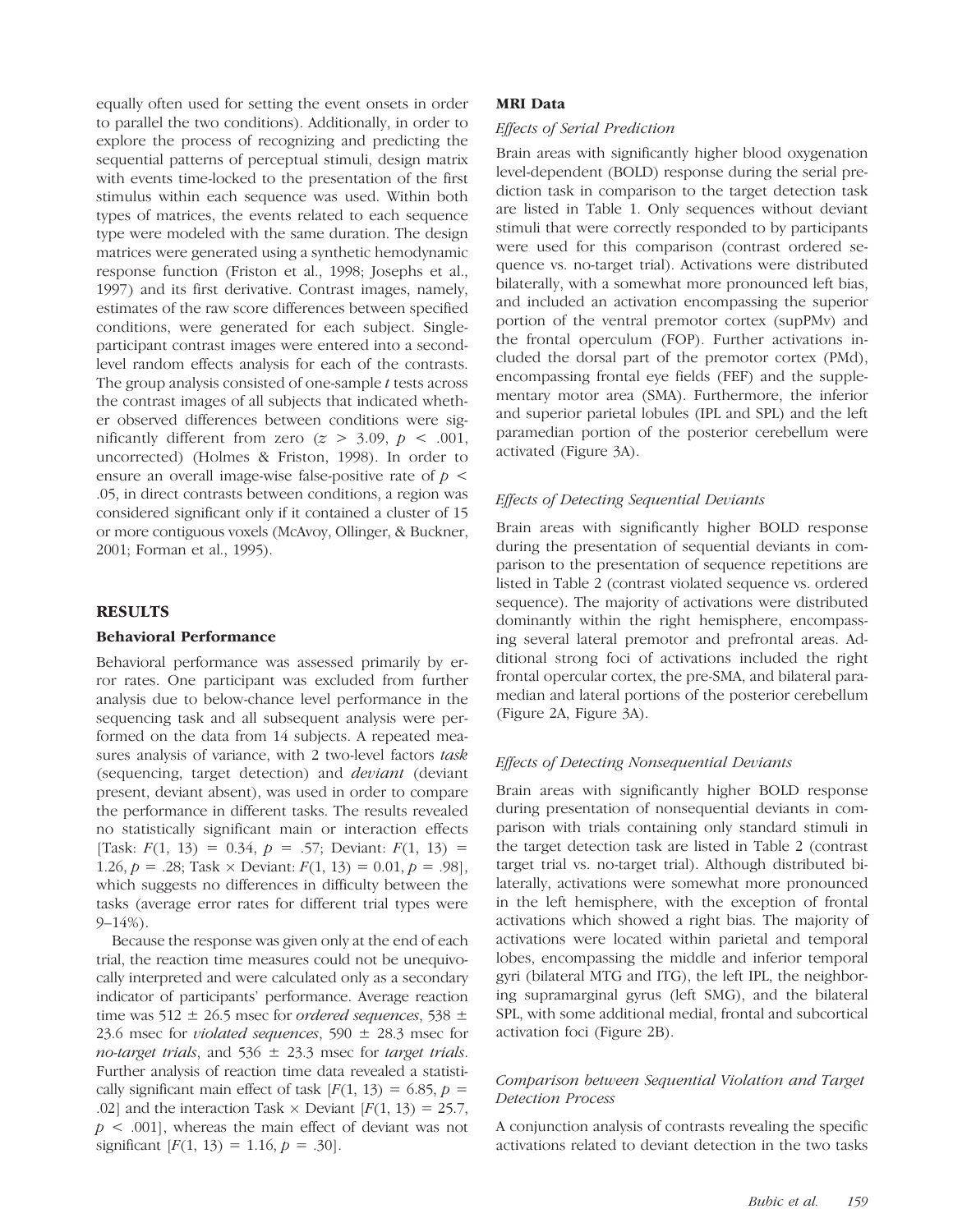| Brain Region (BA)                    | Hem          | Talairach Coordinates                                                                                                                                                                                                                                                                                                                                                                                                                                     |                  |                  |             |                 |
|--------------------------------------|--------------|-----------------------------------------------------------------------------------------------------------------------------------------------------------------------------------------------------------------------------------------------------------------------------------------------------------------------------------------------------------------------------------------------------------------------------------------------------------|------------------|------------------|-------------|-----------------|
|                                      |              | $\mathcal{X}% _{0}=\mathcal{X}_{0}=\mathcal{X}_{0}=\mathcal{X}_{0}=\mathcal{X}_{1}=\mathcal{X}_{1}=\mathcal{X}_{2}=\mathcal{X}_{1}=\mathcal{X}_{2}=\mathcal{X}_{3}=\mathcal{X}_{4}=\mathcal{X}_{5}=\mathcal{X}_{6}=\mathcal{X}_{7}=\mathcal{X}_{8}=\mathcal{X}_{9}=\mathcal{X}_{1}=\mathcal{X}_{1}=\mathcal{X}_{1}=\mathcal{X}_{1}=\mathcal{X}_{2}=\mathcal{X}_{3}=\mathcal{X}_{4}=\mathcal{X}_{5}=\mathcal{X}_{6}=\mathcal{X}_{7}=\mathcal{X}_{8}=\math$ | $\mathcal Y$     | $\boldsymbol{z}$ | Max Z-Score | mm <sup>3</sup> |
| Ordered Sequence vs. No-target Trial |              |                                                                                                                                                                                                                                                                                                                                                                                                                                                           |                  |                  |             |                 |
| $\ensuremath{\mathrm{SMA}}$          | $\mathbf L$  | $-{\bf 2}$                                                                                                                                                                                                                                                                                                                                                                                                                                                | $-6$             | 54               | 3.38        | 621             |
| PMd                                  | $\mathbf L$  | $-38$                                                                                                                                                                                                                                                                                                                                                                                                                                                     | $-6$             | $\sqrt{48}$      | 4.12        | 2970            |
|                                      | $\mathbb{R}$ | 25                                                                                                                                                                                                                                                                                                                                                                                                                                                        | $-12$            | 60               | 3.71        | 2295            |
| MFG(8)                               | ${\bf R}$    | 31                                                                                                                                                                                                                                                                                                                                                                                                                                                        | 12               | $\sqrt{48}$      | 4.72        |                 |
| PM <sub>v</sub>                      | ${\bf R}$    | 49                                                                                                                                                                                                                                                                                                                                                                                                                                                        | $\boldsymbol{0}$ | 24               | 3.53        | $810\,$         |
| IFG $(44)$                           | ${\bf R}$    | $40\,$                                                                                                                                                                                                                                                                                                                                                                                                                                                    | 12               | 15               | 4.02        |                 |
| PM <sub>v</sub>                      | $\mathbf L$  | $-44$                                                                                                                                                                                                                                                                                                                                                                                                                                                     | $\mathfrak{Z}$   | 26               | 3.11        |                 |
| IFG $(44)$                           | $\mathbf L$  | $-50$                                                                                                                                                                                                                                                                                                                                                                                                                                                     | 6                | 15               | 4.02        | 2538            |
| IFG (45/47)                          | $\mathbf L$  | $-53$                                                                                                                                                                                                                                                                                                                                                                                                                                                     | $18\,$           | $\boldsymbol{0}$ | 3.59        |                 |
| FOP                                  | L            | $-41$                                                                                                                                                                                                                                                                                                                                                                                                                                                     | $\boldsymbol{0}$ | 3                | 4.14        |                 |
| IPL (39/40)                          | ${\bf R}$    | 43                                                                                                                                                                                                                                                                                                                                                                                                                                                        | $-48\,$          | 54               | 3.82        | 3051            |
|                                      | $\mathbf{L}$ | $-50$                                                                                                                                                                                                                                                                                                                                                                                                                                                     | $-36$            | $\sqrt{48}$      | 4.23        | 7398            |
| SPL(7)                               | ${\bf R}$    | 16                                                                                                                                                                                                                                                                                                                                                                                                                                                        | $-69$            | 57               | 3.95        |                 |
| SPL/PCU (7)                          | ${\bf R}$    | $10\,$                                                                                                                                                                                                                                                                                                                                                                                                                                                    | $-66$            | 57               | 3.93        | 4077            |
|                                      | $\mathbf L$  | $-8\,$                                                                                                                                                                                                                                                                                                                                                                                                                                                    | $-57$            | 54               | 3.77        |                 |
| OGs (19)                             | ${\bf R}$    | 37                                                                                                                                                                                                                                                                                                                                                                                                                                                        | $-75$            | 33               | 4.25        | 675             |
| MTG (21/37)                          | ${\bf R}$    | $46\,$                                                                                                                                                                                                                                                                                                                                                                                                                                                    | $-51$            | $\mathfrak{g}$   | 4.19        | $1080\,$        |
| ITG $(37)$                           | ${\bf R}$    | 55                                                                                                                                                                                                                                                                                                                                                                                                                                                        | $-48$            | $-9$             | 4.43        | 432             |
| CU(18)                               | L            | $-{\bf 2}$                                                                                                                                                                                                                                                                                                                                                                                                                                                | $-96$            | 15               | 4.00        | 945             |
| $\operatorname{CE}$                  | L            | $-17$                                                                                                                                                                                                                                                                                                                                                                                                                                                     | $-69$            | $-21$            | 3.43        | 432             |
| $\mathcal{GP}$                       | ${\bf R}$    | $16\,$                                                                                                                                                                                                                                                                                                                                                                                                                                                    | $-6$             | 15               | $4.01\,$    | 567             |

**Table 1.** Anatomical Brain Area, Talairach Coordinates  $(x, y, z)$ , Maximal Z-Score, and Size of Significant Activations

PMd = dorsolateral premotor cortex; PMv = ventrolateral premotor cortex; SMA = supplementary motor area; MFG = middle frontal gyrus; IFG = inferior frontal gyrus; FOP = frontal operculum; IPL = inferior parietal lobule; SPL = superior parietal lobule; MTG = middle temporal gyrus; ITG = inferior temporal gyrus; PCU = precuneus; CU = cuneus; OGs = superior occipital gyrus; CE = cerebellum; GP = globus pallidus; BA = Brodmann's area.

(violated vs. ordered sequence and target trial vs. notarget trial) was performed in order to identify whether any common brain areas would be involved in both types of deviant detection. The results from this analysis indicate common engagement of the superior frontal gyrus (Brodmann's area [BA] 8; coordinates:  $x = 7$ ,  $y = 24$ ,  $z = 57$ ; max Z-score: 3.39) in detecting both types of deviants (Figure 3B).

## DISCUSSION

The present study explored and compared brain correlates of processing violations in ordered stimulus sequences (sequential deviants) and predefined targets in unordered stimulus sequences (nonsequential deviants), with the attention of participants always being directed to the presented stimuli. The obtained results suggest that

these two types of processes are quite distinct as they show very limited overlap in the underlying brain activations. Detection of sequential deviants triggered activations dominated by right lateralized premotor and prefrontal areas, whereas target detection evoked primarily bilateral responses within parietal and temporal cortices. This pattern of results can be related to the differences between the characteristics of the expectations (relational vs. nonrelational) formed within the two tasks and the nature of the deviants presented within them.

# Detecting Sequential Violations: Enhancement in Components of the Standard Sequencing Network

Presenting sequential violations triggered an increase of activation in the lateral and medial premotor cortex and the cerebellum, a subset of brain areas classically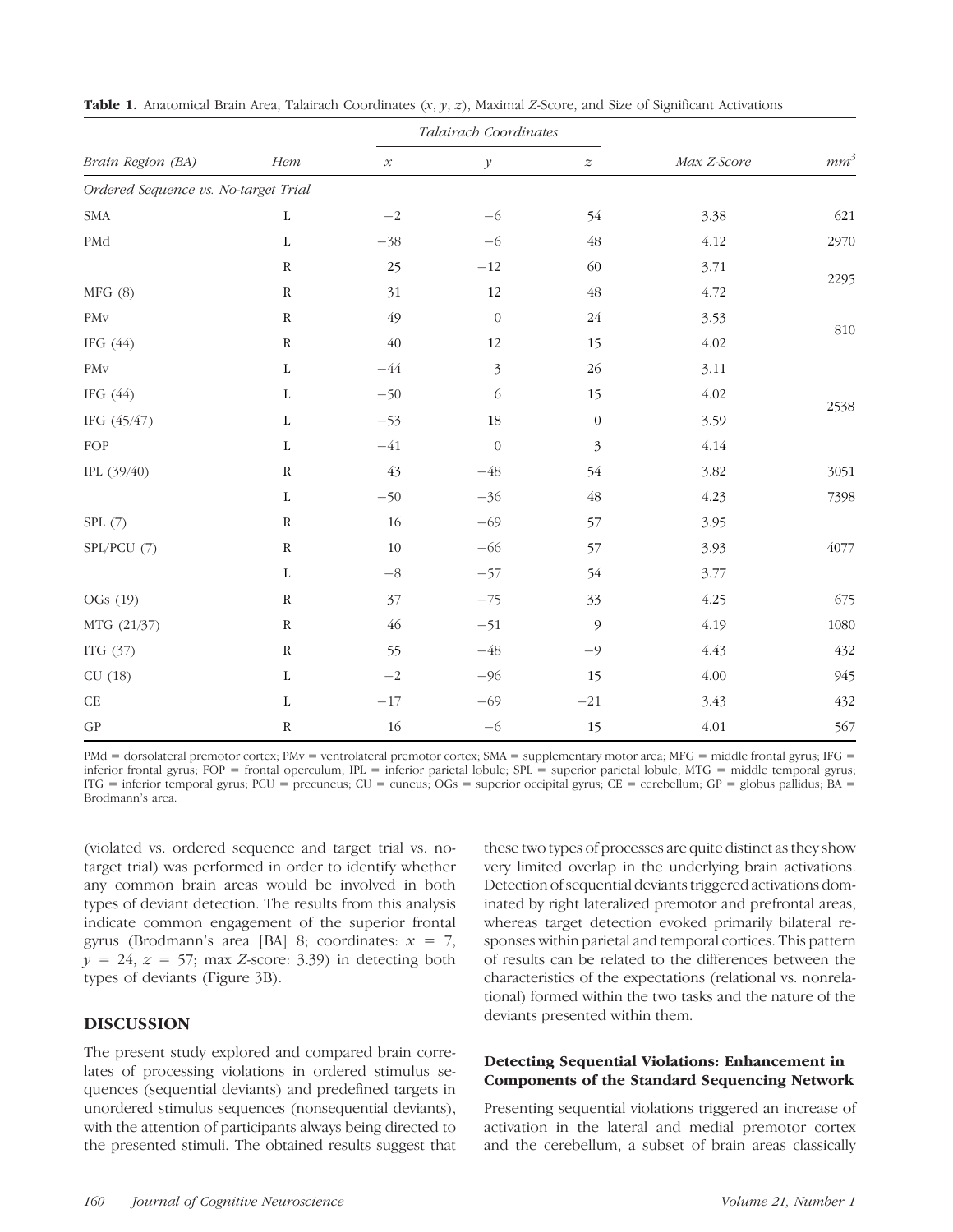| Brain Region (BA)                | Hem         | Talairach Coordinates    |                |                  |             |        |
|----------------------------------|-------------|--------------------------|----------------|------------------|-------------|--------|
|                                  |             | $\mathcal{X}% _{0}$      | $\mathcal Y$   | $\boldsymbol{z}$ | Max Z-Score | $mm^3$ |
| Violated vs. Ordered Sequence    |             |                          |                |                  |             |        |
| Pre-SMA                          | ${\bf R}$   | $\overline{4}$           | 15             | $\sqrt{48}$      | 4.63        | 2403   |
| PM <sub>v</sub>                  | ${\bf R}$   | 43                       | $\mathfrak{Z}$ | 39               | 4.78        |        |
| IFG $(44)$                       | ${\bf R}$   | 46                       | 18             | 21               | 4.17        | 7425   |
| MFG (9/46)                       | ${\bf R}$   | 49                       | $21\,$         | 36               | 4.84        |        |
|                                  | ${\bf R}$   | 46                       | 36             | 18               | 4.23        |        |
| IFG $(47)$                       | ${\bf R}$   | 46                       | 36             | $-6$             | 3.33        | 405    |
| MFG (8/9)                        | $\mathbf L$ | $-38$                    | $24\,$         | $42\,$           | 3.98        | 675    |
| FOP                              | ${\bf R}$   | 34                       | 24             | $-3$             | 4.34        | 1566   |
| $\operatorname{CE}$              | $\mathbf L$ | $-20\,$                  | $-75$          | $-18\,$          | 4.31        | 2997   |
|                                  | ${\bf R}$   | 22                       | $-75$          | $-21$            | 4.72        | 2214   |
| THA (MDN)                        | $\mathbf L$ | $-5$                     | $-15$          | $\mathfrak{Z}$   | 3.61        | 702    |
|                                  | ${\bf R}$   | $\overline{4}$           | $-6$           | $\sqrt{6}$       | 3.14        |        |
| Target-trial vs. No-target Trial |             |                          |                |                  |             |        |
| SFG (10)                         | ${\bf R}$   | 16                       | 54             | 18               | 4.23        | 486    |
| SFG(8)                           | ${\bf R}$   | $\sqrt{4}$               | 27             | 54               | 4.48        | 1890   |
| pCG (31)                         | ${\bf R}$   | $\overline{\phantom{a}}$ | $-36$          | 39               | 4.34        | 567    |
| SPL(7)                           | $\mathbf L$ | $-11\,$                  | $-72$          | 54               | 3.71        | 459    |
|                                  | ${\bf R}$   | $10\,$                   | $-66$          | 57               | 4.53        | 4752   |
| IPL $(40)$                       | $\mathbf L$ | $-50$                    | $-39$          | $\sqrt{48}$      | 4.05        |        |
| SMG (39/40)                      | $\mathbf L$ | $-53$                    | $-48\,$        | 36               | 4.75        | 12231  |
| MTG (21/37)                      | $\mathbf L$ | $-53$                    | $-57$          | 6                | 4.28        |        |
| ITG $(21/37)$                    | $\mathbf L$ | $-50$                    | $-42$          | $-9$             | 4.34        |        |
| MTG (21/37)                      | ${\bf R}$   | 49                       | $-48\,$        | $\boldsymbol{0}$ | 4.24        | 4185   |
| ITG $(37)$                       | ${\bf R}$   | 52                       | $-39$          | $-15$            | 4.98        |        |
| PUT                              | $\mathbf L$ | $-29$                    | $\mathfrak{g}$ | $\mathfrak{Z}$   | 3.95        | 1863   |
| $\mathcal{GP}$                   | ${\bf R}$   | 19                       | $-3$           | $-3$             | 4.12        | 1215   |

**Table 2.** Anatomical Brain Area, Talairach Coordinates  $(x, y, z)$ , Maximal Z-Score, and Size of Significant Activations

pre-SMA = presupplementary motor area; THA = thalamus; MDN = medial dorsal nucleus; SFG = superior frontal gyrus; SMG = supramarginal gyrus; pCG = posterior cingulate gyrus; PUT = putamen; for other abbreviations, see Table 1.

considered sensorimotor (Wise, 1985), which have in recent years also been implicated in a much wider scope of cognitive processes (Chung, Han, Jeong, & Jack, 2005; Blackwood et al., 2004; Schubotz & von Cramon, 2003; Rizzolatti, Fogassi, & Gallese, 2002; Jordan, Heinze, Lutz, Kanowski, & Jäncke, 2001). As evident from former studies and replicated in the present study when contrasting sequencing and target detection task, these areas also support regular sequence processing (for an overview, see Schubotz & von Cramon, 2003). Generally, sequence processing can be taken to reflect a number of different subprocesses, including the acquisition and storage of the sequence representation (i.e., forward model in computational terms) as well as the comparison of expected and presented stimuli. As the premotor–parietal network is known to subserve sensorimotor integration, it is plausible to suggest a similar division of functions within different components of this network in both motor planning and perceptual prediction (Schubotz, 2007). The interplay between these areas could be compared to the dynamics of parietal–premotor interactions which have been suggested to reflect maintenance of connections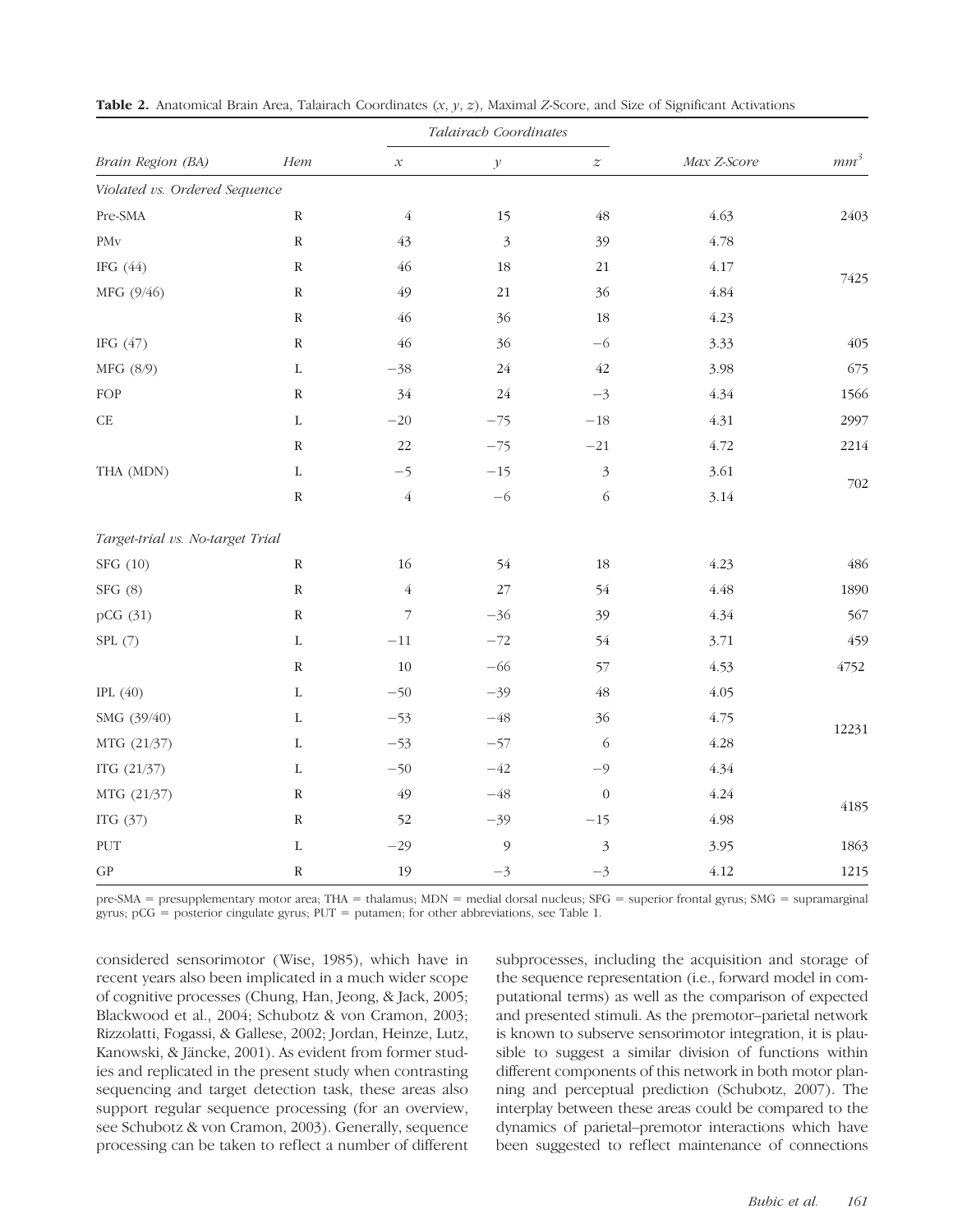Figure 2. (A) Brain correlates of detecting sequential deviants (violated vs. ordered sequence). From left to right: left hemisphere from parasagittal section  $(x = -46)$ ; right hemisphere from sagittal midline section  $(x = 0)$  and parasagittal section  $(x = 46)$ ; axial section seen from below  $(z = -22)$ ; because of the changed view, left and right sides of the images are flipped and marked correspondingly). (B) Brain correlates of detecting nonsequential deviants (target trial vs. no-target trial). From left to right: left hemisphere from parasagittal section  $(x = -52)$ ; right hemisphere from sagittal midline section  $(x = 0)$  and parasagittal section  $(x = 52)$ ;



axial section seen from above ( $z = 53$ ). (A and B) Group-averaged statistical maps ( $n = 14$ ) are superimposed onto an individual brain which was chosen for being the most similar to the average brain of all subjects participating in the experiment and scaled to the standard Talairach brain size (Talairach & Tournoux, 1988). For abbreviations of activated brain regions, see Tables 1 and 2.



Figure 3. (A) The comparison of brain activations supporting regular sequence processing (red) and detection of sequential deviants (blue). Both processes engage parts of lateral and mesial premotor areas and the cerebellum. Left figure shows cerebellar activations in an axial sections seen from below  $(z = -23)$ ; because of the changed view, left and right sides of the images are flipped and marked correspondingly) and right figure shows axial section seen from above  $(z = 56)$ . (B) Common brain activations supporting detection of sequential and nonsequential deviants revealed by the conjunction of contrasts violated versus ordered sequence and target trial versus no-target trial. Figure shows activation within the SFG seen from an axial section  $(z = 57)$ . (A and B) Group-averaged statistical maps ( $n = 14$ ) are superimposed onto an individual brain which was chosen for being the most similar to the average brain of all subjects participating in the experiment and scaled to the standard Talairach brain size (Talairach & Tournoux, 1988). For abbreviations of activated brain regions, see Tables 1 and 2.

between appropriate affordances and chosen movements in primate control of grasping (Fagg & Arbib, 1998) and visuomotor transformations in human grasping circuits ( Jeannerod, Arbib, Rizzolatti, & Sakata, 1995).

Following this view, we suggest that the engagement of the lateral premotor cortex in perceptual prediction reflects establishment of a forward model upon which predictions about the upcoming stimuli in subsequent repetitions are formed and compared to the presented stimuli. This process is enabled by the constant interchange of information between lateral premotor and parietal areas, which have access to the perceptual input provided by visual cortical areas (Ungerleider & Haxby, 1994). Providing a description of all available stimulus features, the parietal cortex supports a complex stimulus representation which can be selected by the lateral premotor cortex for specific purposes, as determined by the current goal or task setting (Fogassi et al., 2005; Rizzolatti & Luppino, 2001; Fagg & Arbib, 1998; Rizzolatti, Fogassi, & Gallese, 1997). Therefore, because perceptual prediction relies on a single, task-relevant stimulus dimension (size), lateral premotor areas extract only this information and exert a top–down modulatory influence on the parietal areas, which become specifically tuned to that stimulus dimension.

The simulation of perceptual sequences needs to be coordinated and constantly updated by triggering the next entry in the forward model. This function can be subserved by the SMA and implemented by different types of neuronal activity supporting serial processing, which have been identified in the monkey medial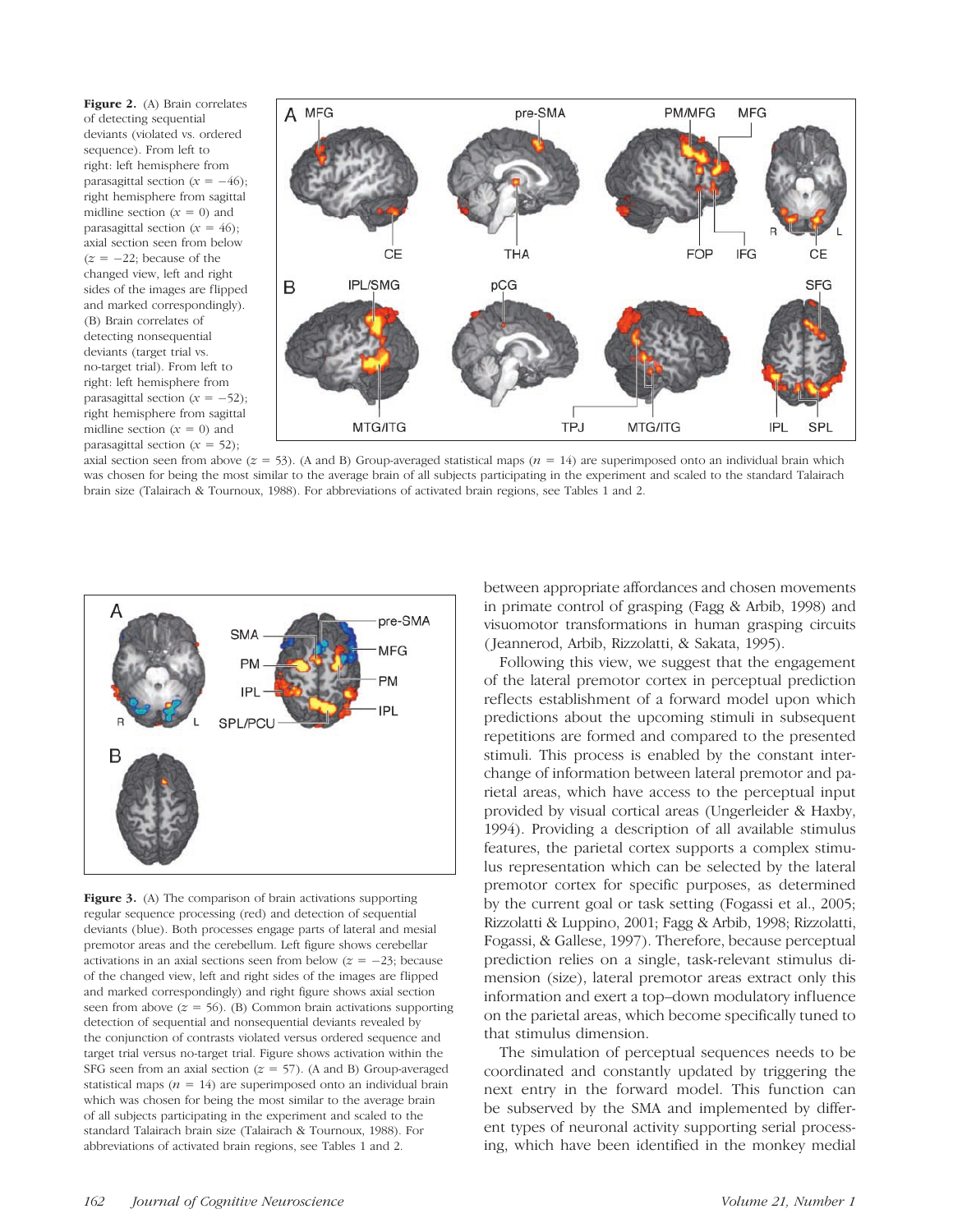premotor cortex (Shima & Tanji, 2000). Although in the present study the engagement of SMA was sufficient for supporting ordered sequence processing, a mismatch between expected and presented stimuli, triggered by the presentation of a sequential deviant, additionally recruited the pre-SMA (cf. Picard & Strick, 1996, 2001). The activation of the pre-SMA has, in contrast to the SMA, previously been reported in more complex aspects of hierarchical processing, including sequence updating and switching (Bapi, Miyapuram, Graydon, & Doya, 2006; Kennerley, Sakai, & Rushworth, 2004; Jäncke, Himmelbach, Shah, & Zilles, 2000). It is thus plausible to suggest that the involvement of pre-SMA in processing sequential deviants in the present study reflects restructuring of the original forward model triggered by the mismatch between expected and presented stimuli. This restructuring was possible because the violation always included the reversal of order of the two last stimuli within the sequence, so the observers could have, after detecting the deviant, changed the underlying forward model and correctly predicted the last stimulus in the trial.

Both regular sequence processing and detecting sequential deviants additionally activated mainly the paramedian and also the lateral portions of the posterior cerebellum. The relevance of paramedian cerebellar areas, previously identified in supporting somatotopical representations of motor effectors (Grodd, Hülsmann, Lotze, Wildgruber, & Erb, 2001) in different aspects of perceptual prediction, can be related to the similar pattern of somatotopically organized premotor and connecting parietal activations, as suggested by the Habitual Pragmatic Event Map (HAPEM) account (cf. Schubotz, 2007). This involvement is in accordance with views suggesting an important role of the cerebellum in supporting fast, accurate, and rigid pairs of forward and inverse models and providing shortcut circuits or look-up tables for mappings initially developed by cerebral unsupervised learning modules (Kawato et al., 2003; Miall & Wolpert, 1996). Although this function is primarily crucial for motor control, the computational specificity of the cerebellum (Ramnani, 2006; Doya, 2000) suggests that it may also be exploited for cognitive functions to a certain extent. Indeed, lateral and mesial portions of the cerebellar cortex have been implicated in cognitive and motor tasks, respectively (Immamizu, Kuroda, Miyauchi, Yoshioka, & Kawato, 2003), and connectivity studies in primates show distinct patterns of connections between motor and prefrontal areas with cerebellar nuclei (Middleton & Strick, 2000), as well as different parts of the cerebellar cortex (Kelly & Strick, 2003). Following the internal model account which was introduced earlier, we suggest that the cerebellar activation in perceptual prediction reflects generating a prediction about the change in sensory input (i.e., corollary discharge or expected reafference) on the basis of the information provided by the pre-SMA (i.e., efference copy). Therefore, the cerebellum mediates the top–down influences from the pre-SMA into specific perceptual and proprioceptive expectations within the parietal cortex. Additionally, it is possible that the proposed cerebellar role could be restricted to conditions in which expectations can be strictly specified at the level of individual stimuli, similar to the conditions in which the cerebellum is exploited as a ''motor trainer'' (Davidson & Wolpert, 2005).

In interpreting the engagement of components of the ''sequencing network'' in detecting sequential deviants, we have repeatedly referred to the internal model account, primarily because it provides the most complete account of the obtained results. This framework has previously been suggested for the motor domain in which an internal (forward) model is used to predict the sensory consequences of movements on the basis of the motor command (Blakemore, Wolpert, & Frith, 2000). However, in line with the suggestion that there is ''no theoretical reason to drag a conceptual distinction between anticipating a perceptual event or planning an action" (Hommel, Müsseler, Aschersleben, & Prinz, 2001, p. 860), we suggest that the prediction of temporally structured events is equivalently organized regardless whether these occur in the perceptual or the motor domain. It needs to be emphasized, however, that the conducted experiment did not compare different proposed models for either sequence processing or detection of sequential violations, and so the proposed interpretations are partly speculative.

# Detecting Sequential Violations: Engagement of Additional Areas

In addition to increasing the activity within areas supporting regular perceptual prediction, presentation of sequential deviants also evoked activations within brain areas outside the ''standard'' sequencing network. This primarily included the dorsolateral prefrontal cortex (dlPFC, lateral BA 9 and 46), a region which is implicated in working memory tasks, which require monitoring and manipulation (and not the pure maintenance) of information (Petrides, 2005). The obtained results also indicate involvement of the ventrolateral prefrontal cortex, namely, the inferior frontal gyrus (BA 44 and 47), which is suggested to support active selection, comparison, and judgment of memorized information (Petrides, 2005). In accordance with these suggestions, the joint activation of lateral prefrontal areas in the present study may reflect a controlled process of verification of sequence regularity and active rearrangement of stimuli constituting the sequence following violation detection. In contrast, such manipulation of information was not required in regular sequence processing, which could therefore be subserved by the parietal–premotor network. Note that this does not imply that the representation of the sequence is initially stored within the dlPFC because it could be provided through connections between this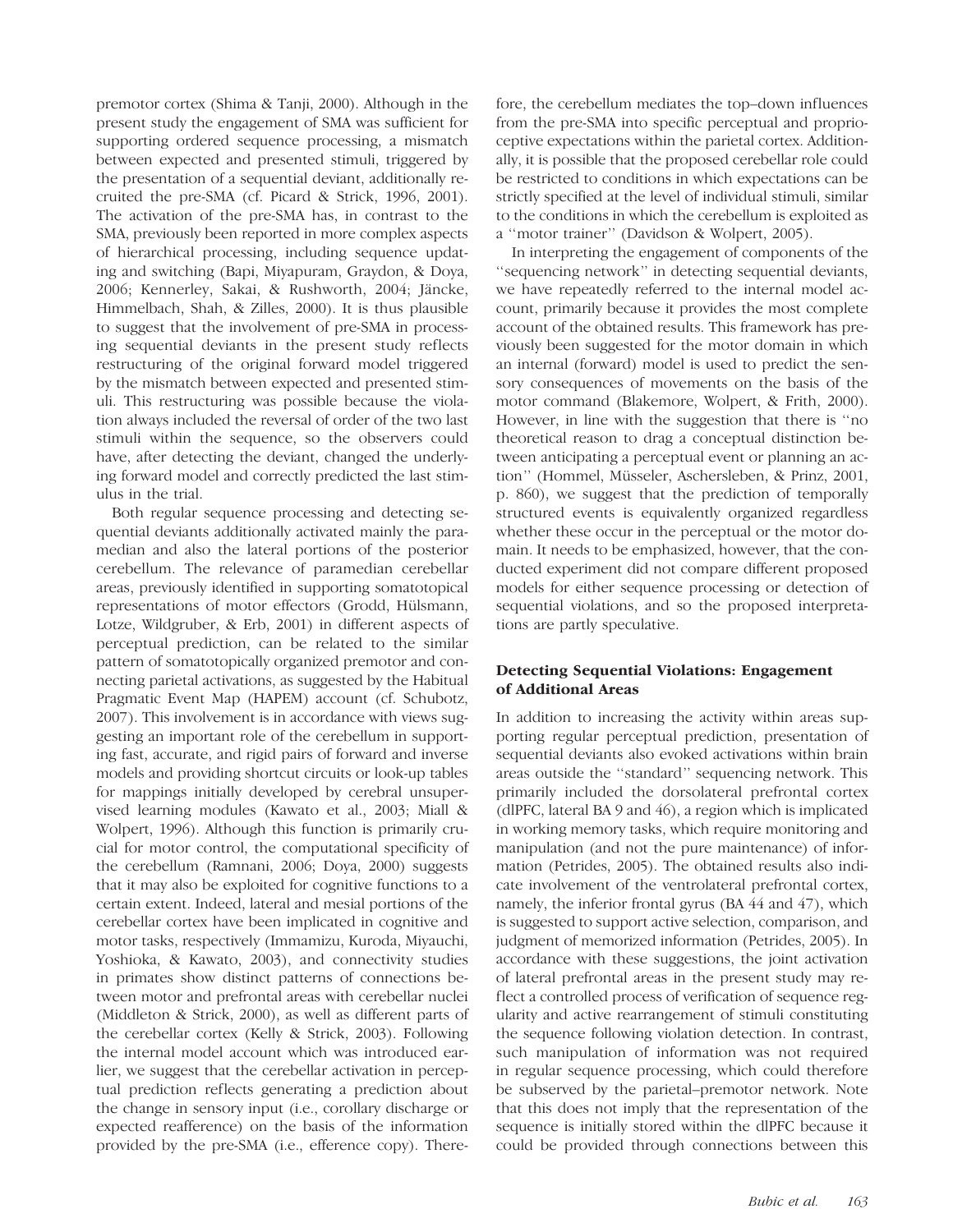area and the lateral premotor cortex or the pre-SMA (Lu, Preston, & Strick, 1994). The involvement of lateral prefrontal areas in violation detection primarily reflects the need for cognitive control (Wood & Grafman, 2003) and is not, like the contribution of the pre-SMA, the lateral premotor cortex, and the cerebellum, an extension of the initial involvement in supporting regular sequence processing.

Processing sequential deviants additionally activated the right anterior FOP, an area whose coactivation with the dlPFC has previously been related to memory retrieval (cf. Lepage, Ghaffar, Nyberg, & Tulving, 2000). We suggest that the engagement of the FOP in the present study signals the occurrence of a mismatch between perception and expectations. This is in line with results showing the activation of this area in processing violations of expectations related to one's own performance (Klein et al., 2007; Ullsperger & von Cramon, 2001) or to rule-defined events within the context of artificial grammar (Friederici, Bahlmann, Heim, Schubotz, & Anwander, 2006). However, a more detailed specification of this functional contribution cannot be provided by the current data and needs to be explored in further studies.

Most activations evoked by sequential violation detection were strongly right lateralized, which can be related to previous results showing a right hemispheric bias in target or violation detection (Bledowski et al., 2004; Huettel, Mack, & McCarthy, 2002). Tervaniemi et al. (2000) suggested that right dominance may be specific to short-term violations of complex patterns requiring substantial need for information retrieval, which has also been suggested to be more lateralized to the right cerebral hemisphere (Krause et al., 1999; Tulving, Kapur, Craik, Moscovitch, & Houle, 1994). Furthermore, numerous studies have shown that increasing processing load within a task often triggers an increase in activity within the right hemisphere, in contrast to the left which is more important in supporting the initial processing requirements (e.g., Dräger et al., 2004; Slotnick, Moo, Tesoro, & Hart, 2001).

# Detecting Target Stimuli

The target detection task, as designed within the present study, is similar, but not completely equivalent, to a classical oddball paradigm which entails a presentation of a train of frequent, standard stimuli in which randomly distributed infrequent events are embedded (Sutton et al., 1965). The similarity of the requirements within two tasks was reflected in the underlying brain activations. The majority of activations obtained in contrasting target (i.e., nonsequential deviant) with no-target trials were bilateral within parietal and temporal lobes, particularly encompassing the MTG and ITG, the temporoparietal junction (TPJ), the IPL, the SMG, and the SPL.

This network is highly similar to that identified by studies which used the classical oddball task and consistently reported that successful target detection requires the involvement of parietal (Brázdil et al., 2005; Bledowski et al., 2004; Mulert et al., 2004; Ardekani et al., 2002; Clark, Fannon, Lai, Benson, & Bauer, 2000; McCarthy, Luby, Gore, & Goldman-Rakic, 1997) and temporal areas (Stevens, Calhoun, & Kiehl, 2005; Kiehl, Laurens, Duty, Forster, & Liddle, 2001; Stevens, Skudlarski, Gatenby, & Gore, 2000; Linden et al., 1999; Opitz, Mecklinger, Friederici, & von Cramon, 1999; Yoshiura et al., 1999). In an attempt to provide a functional account of these findings, Stevens et al. (2000) suggested that bilateral SMG and IPL activations may reflect an amodal target detection network involved in early working memory processing. Alternatively, the regions in the parietal cortex around the intraparietal sulcus, in the SPL, the IPL, and the precuneus, have been related to directing attention either to spatial locations or toward visual features or objects (Nobre, 2001). This functional interpretation is in line with processing requirements in the current study. In particular, elaborate perceptual processing of the predefined targets was needed as they were not perceptually salient or identical across all trials in the experiment. A very pronounced involvement of bilateral posterior parieto-temporal areas in this context can be related to the suggestion from Kiehl et al. (2001), who argued that the involvement of posterior brain regions in detecting predefined targets is usually less pronounced when compared to the detection of novel stimuli, which require more visuospatial processing by areas supporting object recognition, spatial attention, color, and form processing. Although the targets defined within the present study were clearly task relevant, they were, at least to some degree, perceptually novel which is reflected in the obtained findings.

In addition to the posterior cortical areas, our results indicate engagement of the dlPFC, mostly in the right superior frontal gyrus (SFG) with smaller contribution of the middle frontal gyrus (MFG), which is in line with results from previous studies (Casey et al., 2001; Stevens et al., 2000). The lateral prefrontal areas have often been reported in target detection studies and suggested to reflect semantic processing of identified deviants (Opitz et al., 1999) or orientation to rare stimuli (Kiehl et al., 2001). However, although the involvement of these areas in target detection is rather consistent, the extent of their activation is highly dependent on task demands (Kiehl et al., 2001), the degree of stimulus novelty (Kirino, Belger, Goldman-Rakic, & McCarthy, 2000), target probability (Casey et al., 2001), or degree of postdetection elaboration of the stimulus (Opitz et al., 1999).

## Comparison between Different Types of Expectation Violations

The results of the presented study indicate involvement of distinct networks in detecting different types of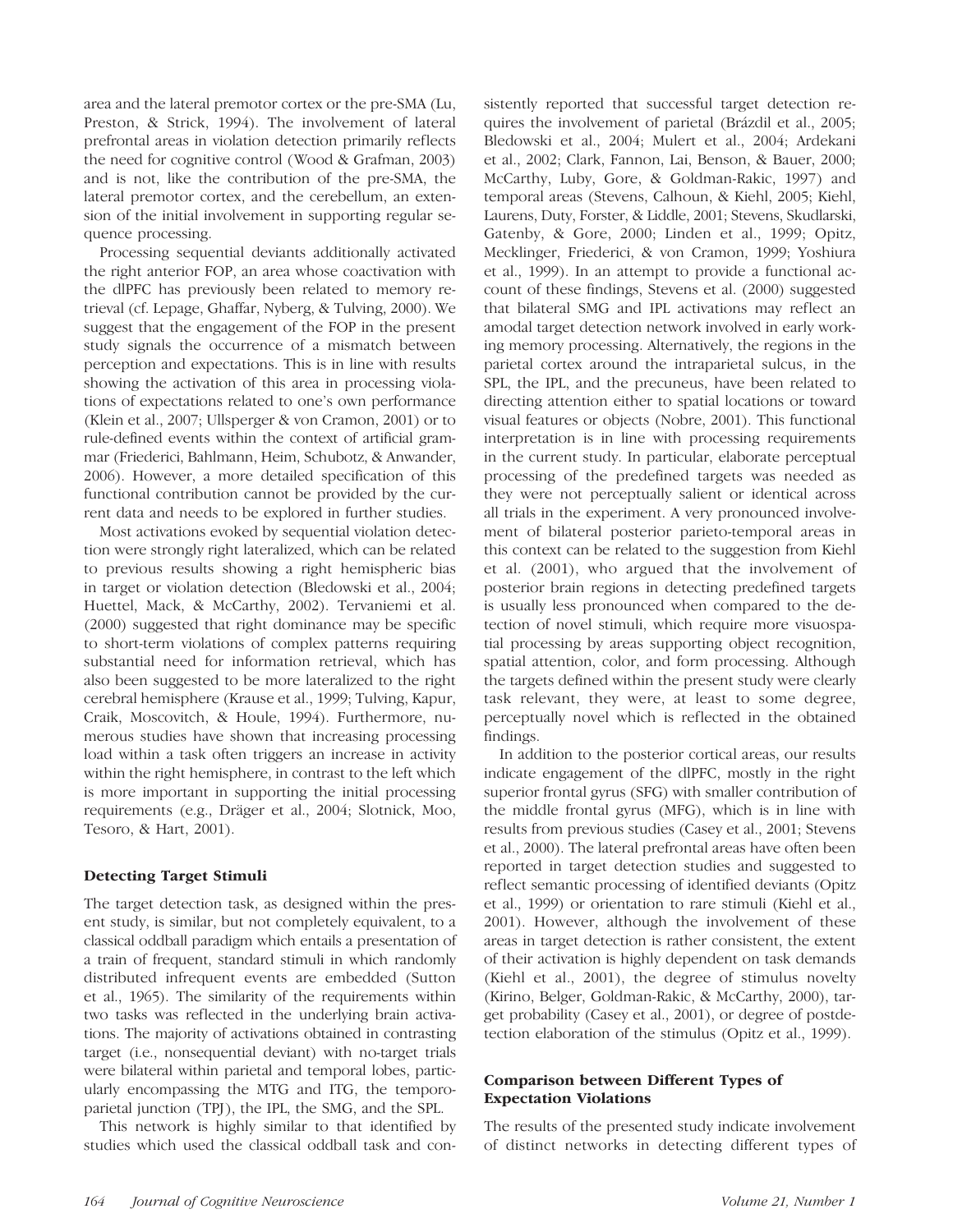events deviating from a standard context defined by stability or continuity of presented events. While requiring comparable perceptual and attentional engagement, the two tasks differently defined the standard context, basing it on structural/relational properties of the stimuli in the sequencing task in contrast to their perceptual similarity in the target detection task. The expectations regarding the incoming stimuli in the sequencing task could be very clearly defined and restricted to a specific stimulus which, according to the underlying internal model, was expected to continue the perceptual sequence. In contrast, the expectations in the target detection task, which primarily reflect priming of the standard stimuli enhanced by their frequent presentation, did not have the same degree of specificity because the stimuli were defined as targets or standards on the basis of one stimulus feature and not identity. Thus, although both types of expectations reflect top–down tuning of the perceptual areas waiting for the most probable stimulus within the predefined context, they differ in their specificity, type, and origin. These differences are reflected in the obtained results showing that the violation of different types of expectations evoked different brain responses. This pattern of results was additionally corroborated by a limited overlap of brain areas, which participated in both processes as revealed by the conjunction analysis of the activations evoked by sequential and nonsequential deviants. This overlap was restricted to the medial portion of the SFG and probably reflected increased uncertainty triggered by the unexpected deviant or attentional shift following deviant detection. Previous studies showing the involvement of this area in processing events under uncertainty and error evaluation (Volz, Schubotz, & von Cramon, 2003, 2006) provide support for this interpretation.

#### Concluding Remarks

The obtained results suggest that brain correlates of detecting different types of deviants reflect the nature of expectations being violated (relational expectations on the basis of a forward model vs. nonrelational expectations set by context of standard stimuli), which are closely related to the nature of the deviant (sequential vs. nonsequential). Sequential deviants triggered an increase in activity of certain components of the sequencing network which we suggest to reflect detection of a mismatch in the comparison between the expectations based upon the underlying forward model and the presented stimuli followed by restructuring of the model. Additional engagement of areas not supporting serial prediction, primarily the lateral prefrontal areas, reflects subsequent elaboration of the violation, which required more cognitive control in contrast to sequence repetition. In contrast, bilateral, dominantly posterior responses of parietal and temporal cortices triggered by the presentation of nonsequential deviants reflect a need for more attentional and perceptual processing required to correctly identify the deviant. These findings reveal that detection of sequential violations cannot, in any way, be reduced to a simple target detection process, and suggest that processing sequentially embedded and nonembedded stimuli is, even when these are comparable in their perceptual characteristics, supported by distinct functional networks.

#### Acknowledgments

This work was conducted within graduate program Function of Attention in Cognition and supported by German Research Foundation (DFG). We thank Markus Ullsperger for help in organizing the simultaneous fMRI/EEG measurement, Bettina Johst for stimulus randomization, and Andrea Gast-Sandmann for the figures. Furthermore we thank Jane Neumann, Tilmann Klein, Stefan Zysset, Anna Abraham, and Uta Wolfensteller for helpful discussions about various theoretical and methodological issues and two anonymous reviewers for their suggestions for improving the manuscript.

Reprint requests should be sent to Andreja Bubic, Department of Neurology, Functional Anatomy of the Frontal Lobes, Max Planck Institute for Human Cognitive and Brain Sciences, Stephanstrasse 1a, 04103 Leipzig, Germany, or via e-mail: bubic@ cbs.mpg.de.

#### **REFERENCES**

- Ardekani, B. A., Choi, S. J., Hossein-Zadeh, G. A., Porjesz, B., Tanabe, J. L., Lim, K. O., et al. (2002). Functional magnetic resonance imaging of the brain activity in the visual oddball task. Cognitive Brain Research, 14, 347–356.
- Ashe, J., Lungu, O. V., Basford, A. T., & Lu, X. (2006). Cortical control of motor sequences. Current Opinion in Neurobiology, 16, 213–221.
- Bapi, R. S., Miyapuram, K. P., Graydon, F. X., & Doya, K. (2006). fMRI investigation of cortical and subcortical networks in the learning of abstract and effector-specific representations of motor sequences. Neuroimage, 32, 714–727.
- Bar, M. (2007). The proactive brain: Using analogies and associations to generate predictions. Trends in Cognitive Sciences, 11, 280–289.
- Blackwood, N., Ffytche, D., Simmons, A., Bentall, R., Murray, R., & Howard, R. (2004). The cerebellum and decision making under uncertainty. Cognitive Brain Research, 20, 46–53.
- Blakemore, S. J., Wolpert, D., & Frith, C. (2000). Why can't you tickle yourself. NeuroReport, 11, R11–R16.
- Bledowski, C., Prvulovic, D., Hoechstetter, K., Scherg, M., Wibral, M., Goebel, R., et al. (2004). Localizing P300 generators in visual target and distractor processing: A combined event-related potential and functional magnetic resonance imaging study. Journal of Neuroscience, 24, 9353–9360.
- Brázdil, M., Dobšík, M., Mikl, M., Hluštík, P., Daniel, P., Pažourková, M., et al. (2005). Combined event-related fMRI and intracerebral ERP study of an auditory oddball task. Neuroimage, 26, 285–293.
- Brunia, C. H. M. (1999). Neural aspects of anticipatory behavior. Acta Psychologica, 101, 213–242.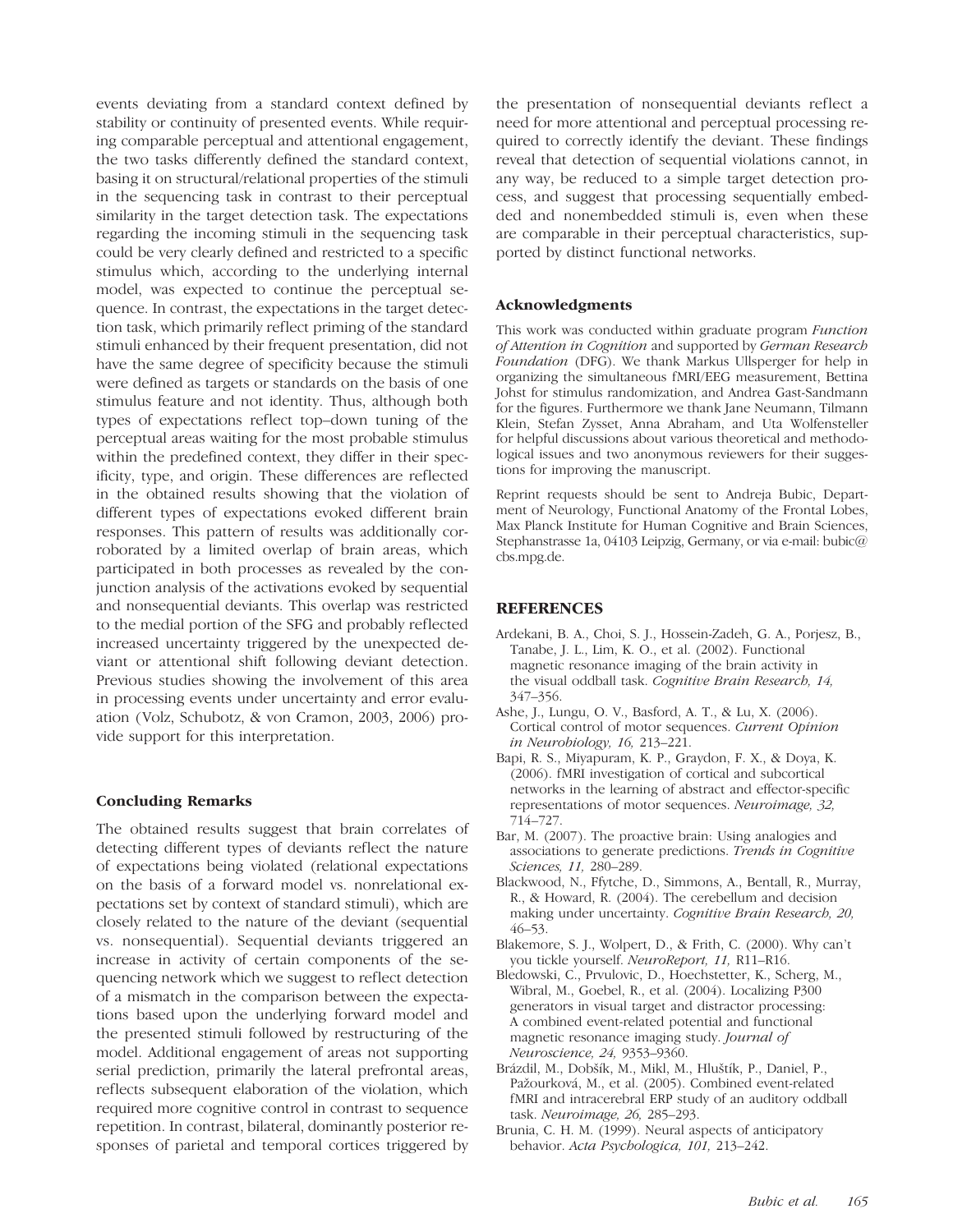Casey, B. J., Forman, S. D., Franzen, P., Berkowitz, A., Braver, T. S., Nystrom, L. E., et al. (2001). Sensitivity of prefrontal cortex to changes in target probability: A functional MRI study. Human Brain Mapping, 13, 26–33.

Chung, H. G., Han, M. Y., Jeong, H. S., & Jack, C. R., Jr. (2005). Functional heterogeneity of the supplementary motor area. American Journal of Neuroradiology, 26, 1819–1823.

Clark, V. P., Fannon, S., Lai, S., Benson, R., & Bauer, L. (2000). Responses to rare visual target and distractor stimuli using event-related fMRI. Journal of Neurophysiology, 83, 3133–3139.

Davidson, P. R., & Wolpert, D. M. (2005). Widespread access to predictive models in the motor system: A short review. Journal of Neural Engineering, 2, S313–S319.

Doya, K. (2000). Complementary roles of basal ganglia and cerebellum in learning and motor control. Current Opinion in Neurobiology, 10, 732–739.

Dräger, B., Jansen, A., Bruchmann, S., Förster, A. F., Pleger, B., Zwitserlood, P., et al. (2004). How does the brain accommodate to increased difficulty in word finding? A functional MRI study. Neuroimage, 23, 1152–1160.

Escera, C., Alho, K., Schröger, E., & Winkler, I. (2000). Involuntary attention and distractibility as evaluated with event-related brain potentials. Audiology & Neuro-Otology, 5, 151–166.

Fagg, A. H., & Arbib, M. A. (1998). Modeling parietal–premotor interactions in primate control of grasping. Brain, 119, 593–609.

Fogassi, L., Ferrari, P. F., Gesierich, B., Rozzi, S., Chersi, F., & Rizzolatti, G. (2005). Parietal lobe: From action organization to intention understanding. Science, 308, 662–667.

Forman, S. D., Cohen, J. D., Fitzgerald, M., Eddy, W. F., Mintun, M. A., & Noll, D. C. (1995). Improved assessment of significant activation in functional magnetic resonance imaging (fMRI): Use of a cluster-size threshold. Magnetic Resonance in Medicine, 33, 636–647.

Friederici, A. D., Bahlmann, J., Heim, S., Schubotz, R. I., & Anwander, A. (2006). The brain differentiates human and non-human grammars: Functional localization and structural connectivity. Proceedings of the National Academy of Sciences, U.S.A., 103, 2458–2463.

Friston, K. J., Fletcher, P., Josephs, O., Holmes, A., Rugg, M. D., & Turner, R. (1998). Event-related fMRI: Characterizing differential responses. Neuroimage, 7, 30–40.

Fuster, J. M. (2001). The prefrontal cortex—An update: Time is of the essence. Neuron, 30, 319–333.

Gilbert, D. T., & Wilson, T. D. (2007). Prospection: Experiencing the future. Science, 317, 1351–1354.

Gómez, C. M., Vaquero, E., & Vázquez-Marrufo, M. (2004). A neurocognitive model for short-term sensory and motor preparatory activity in humans. Psicológica, 25, 217–229.

Grodd, W., Hülsmann, E., Lotze, M., Wildgruber, D., & Erb, M. (2001). Sensorimotor mapping of the human cerebellum: fMRI Evidence of a somatotopic organization. Human Brain Mapping, 13, 55–73.

Grush, R. (2004). The emulation theory of representation: Motor control, imagery, and perception. Behavioral and Brain Sciences, 27, 377–442.

Herwig, U., Baumgartner, T., Kaffenberger, T., Bruhl, A., Kottlow, M., Schreiter-Gasser, U., et al. (2007). Modulation of anticipatory emotion and perception processing by cognitive control. Neuroimage, 37, 652–662.

Hoen, M., Pachot-Clouard, M., Segebarth, C., & Dominey, P. (2006). When Broca experiences the Janus syndrome: An ER-fMRI study comparing sentence comprehension and cognitive sequence processing. Cortex, 42, 605–623.

Holmes, A. P., & Friston, K. J. (1998). Generalisability, random effects and population inference. Neuroimage, 7, S754.

Hommel, B., Müsseler, J., Aschersleben, G., & Prinz, W. (2001). The theory of event coding (TEC): A framework for perception and action planning. Behavioral and Brain Sciences, 24, 849–878.

Huettel, S. A., Mack, P. B., & McCarthy, G. (2002). Perceiving patterns in random series: Dynamic processing of sequence in prefrontal cortex. Nature Neuroscience, 5, 485–490.

Immamizu, H., Kuroda, T., Miyauchi, S., Yoshioka, T., & Kawato, M. (2003). Modular organization of internal models of tools in the human cerebellum. Proceedings of the National Academy of Sciences, U.S.A., 100, 5461–5466.

Jäncke, L., Himmelbach, M., Shah, N. J., & Zilles, K. (2000). The effect of switching between sequential and repetitive movements on cortical activation. Neuroimage, 12, 528–537.

Jeannerod, M., Arbib, M. A., Rizzolatti, G., & Sakata, H. (1995). Grasping objects: The cortical mechanisms of visuomotor transformation. Trends in Neurosciences, 18, 314–320.

Jordan, K., Heinze, H. J., Lutz, K., Kanowski, M., & Jäncke, L. (2001). Cortical activations during the mental rotation of different visual objects. Neuroimage, 13, 143–152.

Josephs, O., Turner, R., & Friston, K. (1997). Event-related fMRI. Human Brain Mapping, 5, 243–248.

Kawato, M., Kuroda, T., Imamizu, H., Nakano, E., Miyauchi, S., & Yoshioka, T. (2003). Internal forward models in the cerebellum: fMRI study on grip force and load force coupling. Progress in Brain Research, 142, 171–188.

Keele, S. W., Ivry, R., Mayr, U., Hazeltine, E., & Heuer, H. (2002). The cognitive and neural architecture of sequence representation. Psychological Review, 110, 316–339.

Kelly, R. M., & Strick, P. L. (2003). Cerebellar loops with motor cortex and prefrontal cortex of a nonhuman primate. Journal of Neuroscience, 23, 8432–8444.

Kennerley, S. W., Sakai, K., & Rushworth, M. F. (2004). Organization of action sequences and the role of the pre-SMA. Journal of Neurophysiology, 91, 978-993.

Kiehl, K. A., Laurens, K. R., Duty, T. L., Forster, B. B., & Liddle, P. F. (2001). An event-related fMRI study of visual and auditory oddball tasks. Journal of Psychophysiology, 15, 221–240.

Kirino, E., Belger, A., Goldman-Rakic, P., & McCarthy, G. (2000). Prefrontal activation to infrequent visual targets and novel stimuli: An event-related fMRI study. Journal of Neuroscience, 20, 6612–6618.

Klein, T. A., Endrass, T., Kathmann, N., Neumann, J., von Cramon, D. Y., & Ullsperger, M. (2007). Neural correlates of error awareness. Neuroimage, 34, 1774–1781.

Koechlin, E., Corrado, G., Pietrini, P., & Grafman, J. (2000). Dissociating the role of the medial and lateral anterior prefrontal cortex in human planning. Proceedings of the National Academy of Sciences, U.S.A., 97, 7651–7656.

Krause, B. J., Horwitz, B., Taylor, J. G., Schmidt, D., Mottaghy, F., Halsband, U., et al. (1999). Network analysis in paired word associate task: Encoding and retrieval in episodic declarative memory. European Journal of Neuroscience, 11, 3293–3301.

LaBerge, D. (1995). Attentional processing: The brain's art of mindfulness (1st ed.). Cambridge: Harvard University Press.

Lepage, M., Ghaffar, O., Nyberg, L., & Tulving, E. (2000). Prefrontal cortex and episodic memory retrieval mode. Proceedings of the National Academy of Sciences, U.S.A., 97, 506–511.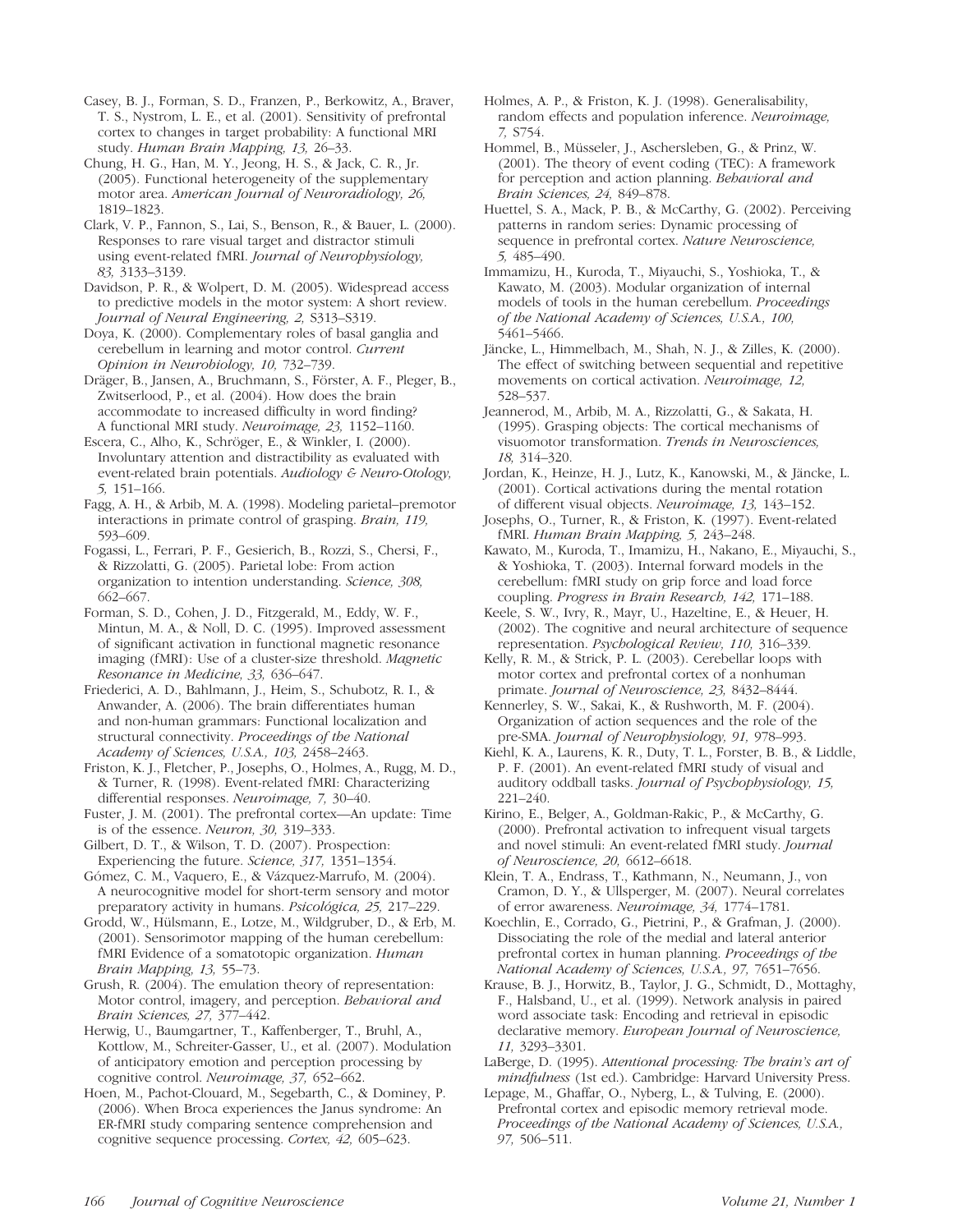Linden, D. E., Prvulovic, D., Formisano, E., Vollinger, M., Zanella, F. E., Goebel, R., et al. (1999). The functional neuroanatomy of target detection: An fMRI study of visual and auditory oddball tasks. Cerebral Cortex, 9, 815–823.

Lohmann, G., Müller, K., Bosch, V., Mentzel, H., Hessler, S., Chen, L., et al. (2001). LIPSIA—A new software system for the evaluation of functional magnetic resonance images of the human brain. Computerized Medical Imaging and Graphics, 25, 449–457.

Lu, M. T., Preston, J. B., & Strick, P. L. (1994). Interconnections between the prefrontal cortex and the premotor areas in the frontal lobe. Journal of Comparative Neurology, 341, 375–392.

McAvoy, M. P., Ollinger, J. M., & Buckner, R. L. (2001). Cluster size thresholds for assessment of significant activation in fMRI. Neuroimage, 13, S198.

McCarthy, G., Luby, M., Gore, J., & Goldman-Rakic, P. (1997). Infrequent events transiently activate human prefrontal and parietal cortex as measured by functional MRI. Journal of Neurophysiology, 77, 1630–1634.

Miall, R. C., & Wolpert, D. M. (1996). Forward models for physiological motor control. Neural Networks, 9, 1265–1279.

Middleton, F. A., & Strick, P. L. (2000). Basal ganglia and cerebellar loops: Motor and cognitive circuits. Brain Research Reviews, 31, 236–250.

Mulert, C., Jäger, L., Schmitt, R., Bussfeld, P., Pogarell, O., Möller, H. J., et al. (2004). Integration of fMRI and simultaneous EEG: Toward a comprehensive understanding of localization and time-course of brain activity in target detection. Neuroimage, 22, 83–94.

Näätänen, R., Jacobsen, T., & Winkler, I. (2005). Memory-based or afferent processes in mismatch negativity (MMN): A review of the evidence. Psychophysiology, 42, 25–32.

Nobre, A. C. (2001). The attentive homunculus: Now you see it, now you don't. Neuroscience and Biobehavioral Reviews, 25, 477–496.

Norris, D. G. (2000). Reduced power multislice MDEFT imaging. Journal of Magnetic Resonance Imaging, 11, 445–451.

Oldfield, R. C. (1971). The assessment and analysis of handedness: The Edinburgh inventory. Neuropsychologia, 9, 97–114.

Opitz, B., Mecklinger, A., Friederici, A. D., & von Cramon, D. Y. (1999). The functional neuroanatomy of novelty processing: Integrating ERP and fMRI results. Cerebral Cortex, 9, 379–391.

Petrides, M. (2005). Lateral prefrontal cortex: Architectonic and functional organization. Philosophical Transactions of the Royal Society, Series B, 360, 781–795.

Picard, N., & Strick, P. L. (1996). Motor areas of the medial wall: A review of their location and functional activation. Cerebral Cortex, 6, 324–353.

Picard, N., & Strick, P. L. (2001). Imaging the premotor areas. Current Opinion in Neurobiology, 11, 663–672.

Quintana, J., & Fuster, J. M. (1999). From perception to action: Temporal integrative functions of prefrontal and parietal neurons. Cerebral Cortex, 9, 213–221.

Raichle, M. E., & Gusnard, D. A. (2005). Intrinsic brain activity sets the stage for expression of motivated behavior. The Journal of Comparative Neurology, 493, 167–176.

Ramnani, N. (2006). The primate cortico-cerebellar system: Anatomy and function. Nature Reviews Neuroscience, 7, 511–522.

Remillard, G. (2003). Pure perceptual-based sequence learning. Journal of Experimental Psychology: Learning, Memory, and Cognition, 29, 518–597.

Rizzolatti, G., Fogassi, L., & Gallese, V. (1997). Parietal cortex: From sight to action. Current Opinion in Neurobiology, 7, 562–567.

Rizzolatti, G., Fogassi, L., & Gallese, V. (2002). Motor and cognitive functions of the ventral premotor cortex. Current Opinion in Neurobiology, 12, 149–154.

- Rizzolatti, G., & Luppino, G. (2001). The cortical motor system. Neuron, 31, 889–901.
- Rüsseler, J., & Rösler, F. (2000). Implicit and explicit learning of event sequences: Evidence for distinct coding of perceptual and motor responses. Acta Psychologica, 104, 45–67.

Schubotz, R. I. (1999). Instruction differentiates the processing of temporal and spatial sequential patterns: Evidence from slow wave activity in humans. Neuroscience Letters, 265, 1–4.

Schubotz, R. I. (2007). Prediction of external events with our motor system: Towards a new framework. Trends in Cognitive Sciences, 11, 211–218.

Schubotz, R. I., & von Cramon, D. Y. (2002a). A blueprint for target motion: fMRI reveals perceived sequential complexity to modulate premotor cortex. Neuroimage, 16, 920–935.

Schubotz, R. I., & von Cramon, D. Y. (2002b). Dynamic patterns make the premotor cortex interested in objects: Influence of stimulus and task revealed by fMRI. Cognitive Brain Research, 14, 357–369.

Schubotz, R. I., & von Cramon, D. Y. (2002c). Predicting perceptual events activates corresponding motor schemes in lateral premotor cortex: An fMRI study. Neuroimage, 15, 787–796.

Schubotz, R. I., & von Cramon, D. Y. (2003). Functional– anatomical concepts of human premotor cortex: Evidence from fMRI and PET studies. Neuroimage, 20, S120–S131.

Shima, K., & Tanji, J. (2000). Neuronal activity in the supplementary and presupplementary motor areas for temporal organization of multiple movements. Journal of Neurophysiology, 84, 2148–2160.

Slotnick, S. D., Moo, L. R., Tesoro, M. A., & Hart, J. (2001). Hemispheric asymmetry in categorical versus coordinate visuospatial processing revealed by temporary cortical deactivation. Journal of Cognitive Neuroscience, 13, 1088–1096.

Stevens, A. A., Skudlarski, P., Gatenby, J. C., & Gore, J. C. (2000). Event-related fMRI of auditory and visual oddball tasks. Magnetic Resonance Imaging, 18, 495–502.

Stevens, M. C., Calhoun, V. D., & Kiehl, K. A. (2005). Hemispheric differences in hemodynamics elicited by auditory oddball stimuli. Neuroimage, 26, 782–792.

Sutton, S., Braren, M., & Zubin, J. (1965). Evoked potentials correlation of stimulus uncertainty. Science, 150, 1187–1188.

Talairach, J., & Tournoux, P. (1988). Co-planar stereotaxic atlas of the human brain. New York: Thieme.

Tanji, J., & Shima, K. (1994). Role for supplementary motor area cells in planning several movements ahead. Nature, 371, 413–416.

Tervaniemi, M., Medvedev, S. V., Alho, K., Pakhomov, S. V., Roudas, M. S., van Zuijen, T. L., et al. (2000). Lateralized automatic auditory processing of phonetic versus musical information: A PET study. Human Brain Mapping, 10, 74–79.

Tulving, E., Kapur, S., Craik, F. I., Moscovitch, M., & Houle, S. (1994). Hemispheric encoding/retrieval asymmetry in episodic memory: Positron emission tomography findings. Proceedings of the National Academy of Sciences, U.S.A., 91, 2016–2020.

Ugurbil, K., Garwood, M., Ellermann, J., Hendrich, K., Hinke, R., Hu, X., et al. (1993). Imaging at high magnetic fields: